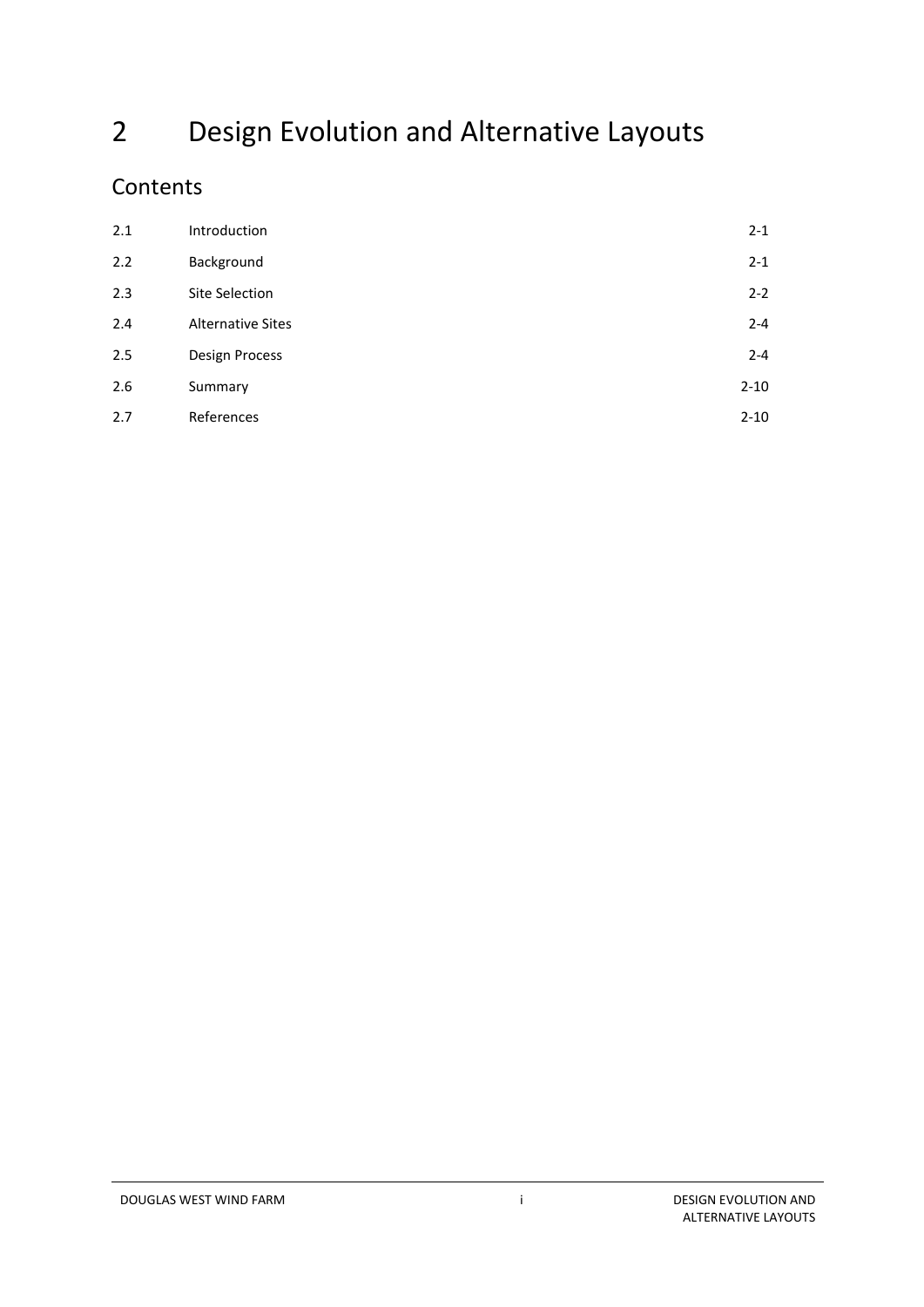This page is intentionally blank.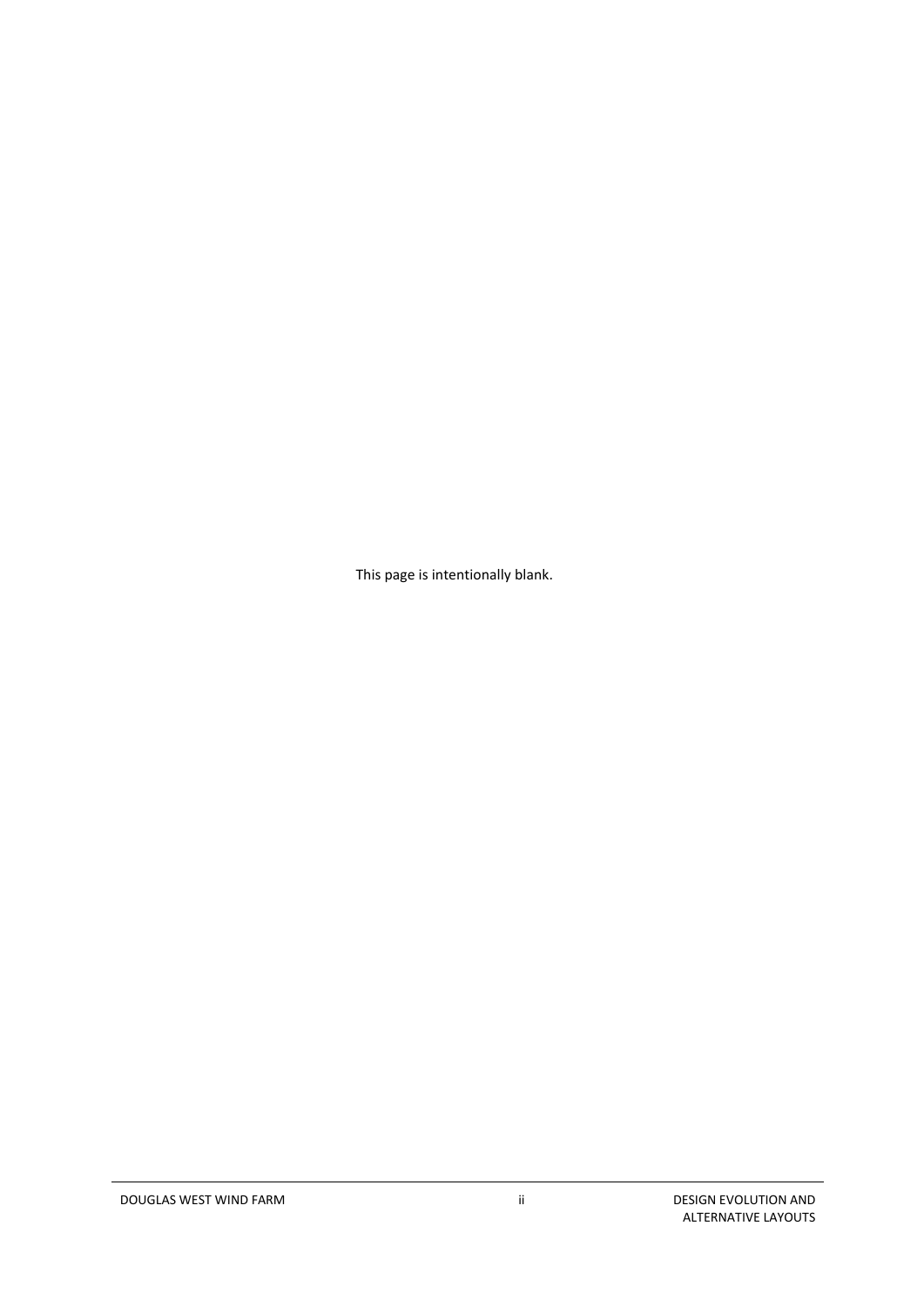# 2. Design Evolution and Alternative Layouts

# <span id="page-2-0"></span>2.1 Introduction

2.1.1 This chapter provides a description of the site selection process and design iterations that were undertaken prior to arriving at the final design which is described in Chapter 3.

# <span id="page-2-1"></span>2.2 Background

- 2.2.1 The site is in the ownership of William Mitchell & Sons Ltd and Mitchell Energy Ltd of Hazelside Farm, Glespin (hereafter referred to as the Landowner), with the exception of part of the access road from the M74 motorway which is owned by Hargreaves Surface Mining Ltd.
- 2.2.2 The Landowner was approached by a number of wind farm developers in and around 2008/9 regarding the potential to develop a wind farm on their part of the former Dalquhandy Opencast Coal Site. In 2009 the Landowner agreed to enter into an Option Agreement with Community Windpower Limited (CWP) who initially proposed to develop a 17 turbine wind energy project on the site (previously referred to as Douglas West Community Wind Farm) and to work with the local communities in Coalburn and Douglas to develop a community benefit package for both villages.
- 2.2.3 A Scoping Report for a 15 turbine wind farm was issued by CWP in 2012 and it is understood that initial discussions were held with the Local Authority, statutory and non-statutory consultees and both communities at that time. A Scoping Opinion was subsequently issued by South Lanarkshire Council (SLC) in June 2012 (further detail on this is provided in Chapter 4).
- 2.2.4 The project did not progress any further at that point due to protracted negotiations with Scottish Coal over the access road of which that company previously owned part. During the intervening period, the Landowner invested in a farm-scale renewable energy company, called 3R Energy, which specialises in farm-scale wind turbines, biomass boiler and CHP systems. In 2013 the Landowner acquired 3R Energy and relocated the business to Lanark Auction Market where 3R Energy is now based. Building on the success of 3R Energy as a farm-scale business, the Landowner decided to develop the project at Douglas West independently and to work with the local communities in Douglas and Coalburn to deliver tangible benefits to the local area.
- 2.2.5 A planning application was submitted in July 2015 for a renewable energy development (the Consented Development), comprising 15 wind turbines, up to 126.5 m blade tip height, and a Wood Fuel Drying Facility. Consent for the application was granted in February 2016 (Appendix 1.1) and two subsequent Non-Material Variation Submissions to increase the tip height to 131 m and rotor size to 113 m (CL/15/0273/1), and relocate the substation and construction compound (CL/15/0273/2) have also been consented (Appendix 1.2).
- 2.2.6 Following the submission of the 2015 Application the UK Government announced it would end all financial support for onshore wind generation in the UK. As a result, projects which could not become commercially operational by 31 March 2017 would be reliant solely on electricity generated and sold to the wholesale power market. Consequently, the Applicant has sought to optimise the Consented Development to maximise energy production, within acceptable limits, to ensure that the Revised Development is viable subsidy-free.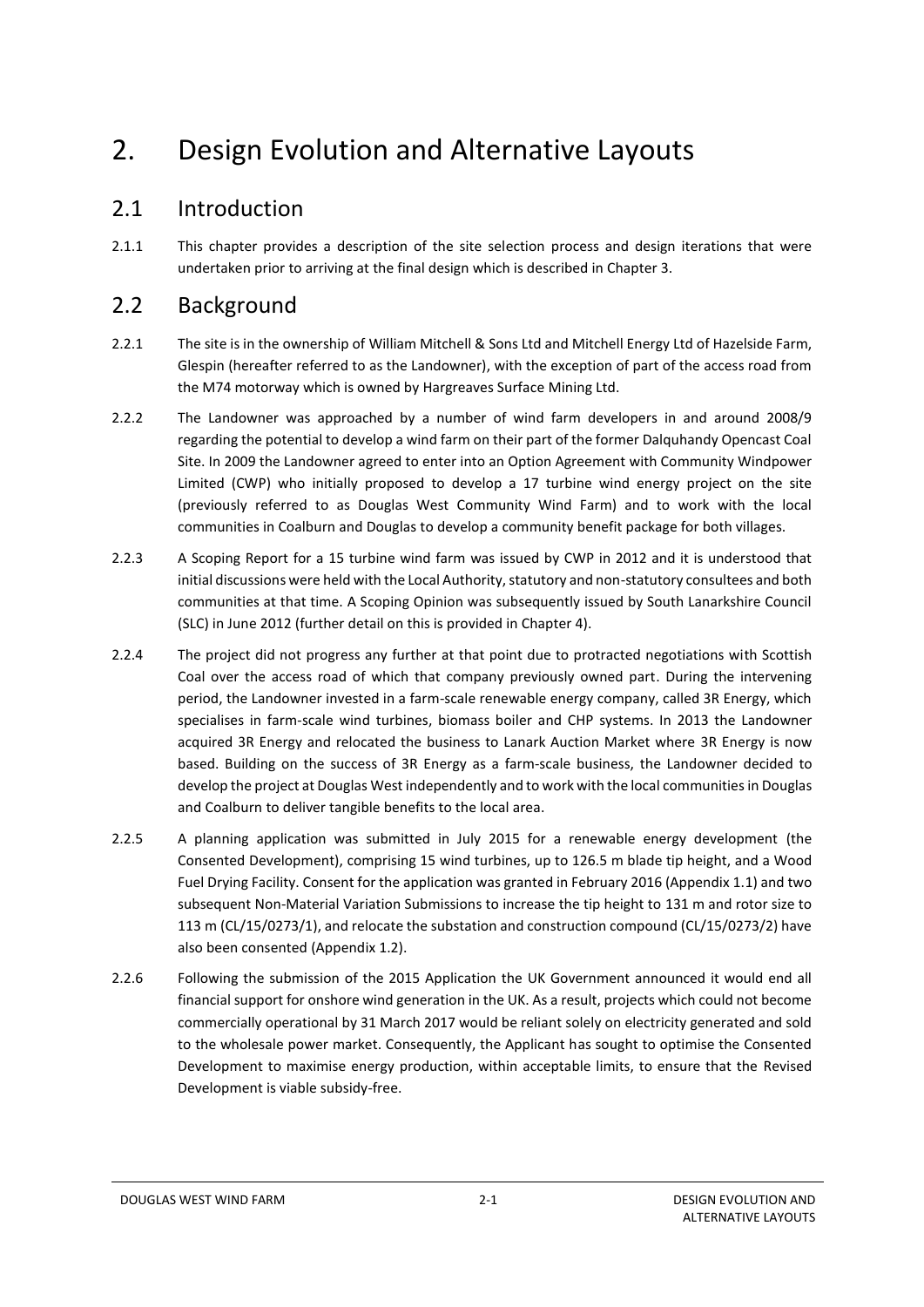# <span id="page-3-0"></span>2.3 Site Selection

## *Community Windpower*

- 2.3.1 As noted above, the initial site selection process was undertaken by CWP as part of a UK wide search and assessment of potential wind farm sites to progress and develop into operational wind farms. The search process involved an initial desk-based assessment being undertaken to identify potential areas for wind farm development.
- 2.3.2 Following initial studies, areas were either selected for further examination or rejected as unsuitable. This process identified a large number of sites throughout Scotland as suitable for further investigation and potential development. These favoured sites were assessed against a list of selection criteria, any site failing to meet this selection criteria or which conflicts with the criteria in a way that could not be successfully resolved, were removed from the site selection process.
- 2.3.3 The Revised Development site was identified as one of the most appropriate and best locations for a wind energy development as it was positive and successful in relation to meeting the initial site selection criteria.
- 2.3.4 Table 2.1 shows the levels of acceptability applied to the CWP site selection criteria during the selection process. The results of the assessment for the site are reported in Table 2.2.

| Good            | Minimal negative impact or potential positive impact from a wind farm proposal.                                                                                     |
|-----------------|---------------------------------------------------------------------------------------------------------------------------------------------------------------------|
| <b>Moderate</b> | Potential negative impact from a wind farm proposal. Further investigation and consultation<br>required. Reduction of potential impact through mitigation measures. |
| Poor            | Serious potential threat to a wind farm proposal. Further consultation needed. Mitigation<br>measures required to be designed and discussed.                        |

#### **Table 2.1 – Site Selection Criteria Assessment Acceptability Scores**

#### **Table 2.2 – Selection Criteria and Levels of Acceptability for Douglas West Community Wind Farm (as previously proposed)**

| <b>Criteria</b>                                               | <b>Comments</b>                                                                                                                                                                                                             | <b>Acceptability</b> |
|---------------------------------------------------------------|-----------------------------------------------------------------------------------------------------------------------------------------------------------------------------------------------------------------------------|----------------------|
| Available Area for Wind<br><b>Turbines</b>                    | Over 330 hectares (ha) with the potential to accommodate up<br>to 17 turbines.                                                                                                                                              | Good                 |
| <b>Wind Resource</b>                                          | Wind speeds in the region of 7.3 m/s at 45 m above ground<br>level.                                                                                                                                                         | Good                 |
| Ministry of Defence (MoD)                                     | Previous consultation with the MOD stated no concerns.                                                                                                                                                                      | Good                 |
| Proximity and Suitability of<br><b>Grid Connection Point</b>  | Grid connection point with sufficient capacity available.                                                                                                                                                                   | Good                 |
| Access on Site                                                | Existing tarmac access road into site direct from motorway<br>junction. Small number of new internal access tracks will<br>required to be built. Land has a suitable gradient.                                              | Good                 |
| <b>Transportation Route</b>                                   | Well maintained access route to the site and across the main<br>body of the site. Easy access to trunk road network, namely<br>the M74.                                                                                     | Good                 |
| Planning Policies at<br>National, Regional and<br>Local Level | National, Regional and Local policy positively provide for<br>renewable energy development.<br>The site is not located within an area of greenbelt or an area<br>of international or national natural heritage designations | Good                 |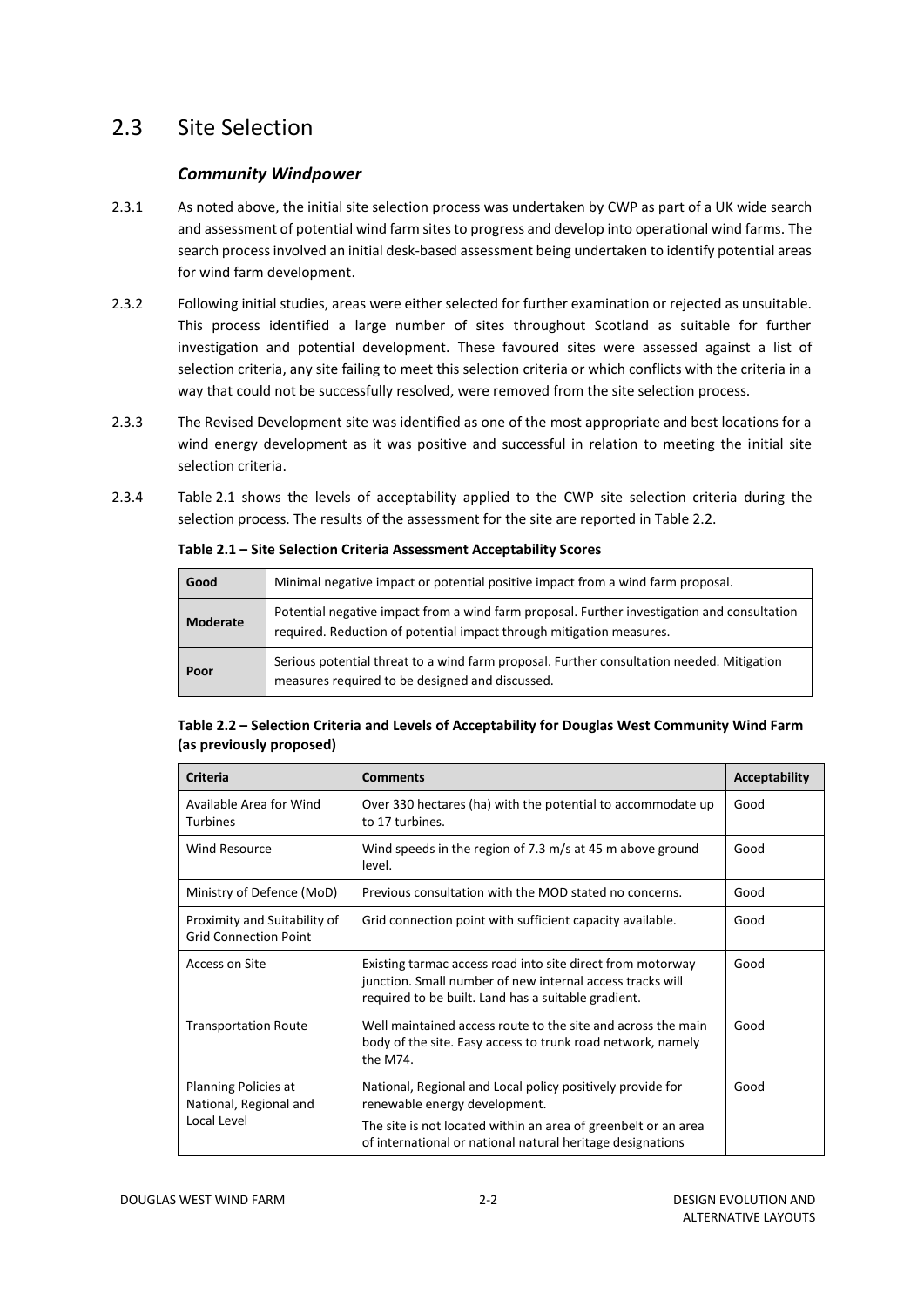| <b>Criteria</b>                                         | <b>Comments</b>                                                                                                                                                         | <b>Acceptability</b> |
|---------------------------------------------------------|-------------------------------------------------------------------------------------------------------------------------------------------------------------------------|----------------------|
| International Designated<br>Areas                       | Not located within a SPA, SAC, RAMSAR site or World Heritage<br>Site.                                                                                                   | Good                 |
| National Designated Areas                               | None.                                                                                                                                                                   | Good                 |
| <b>Regional Designated Areas</b>                        | Site is located adjacent to and partially within the Douglas<br>Valley Special Landscape Area.                                                                          | Good/<br>Moderate    |
| Proximity to Residential<br>Properties                  | Nearest single residence outwith 750 m from likely turbine<br>locations.                                                                                                | Good                 |
| Presence of Existing and<br><b>Consented Wind Farms</b> | A number of operational and consented wind farms are<br>located in the surrounding area.                                                                                | Good                 |
| <b>Existing Land Use</b>                                | The site is currently used as rough grazing land, much of which<br>was previously opencast for coal.                                                                    | Good                 |
| <b>Communication Signals</b>                            | Number of consultation responses stating that<br>communication links are not affected.                                                                                  | Good                 |
| <b>Historic Environment</b>                             | There are some heritage features of interest located on site,<br>although there are no archaeological sites of national<br>importance present within the site boundary. | Moderate             |

- 2.3.5 The site selection criteria Acceptability Assessment scored the Revised Development site 'Good' against the vast majority of the criteria (13), with only one criterion being scored as 'Moderate' and one as 'Good/Moderate'.
- 2.3.6 Having fully evaluated the results of the selection criteria and process, CWP were of the opinion that a wind energy development at the Revised Development site was an excellent option.

### *3R Energy*

- 2.3.7 3R Energy took control of the development in late 2014 following negotiations with CWP as previously mentioned. 3R Energy is a local renewable energy company that employs local people and specialises in wind turbine, CHP and biomass boiler technologies. 3R Energy recognised the potential of the site to deliver renewable energy from wind and to use some of the energy generated by the wind turbines on site to dry wood chip on a commercial scale to support the expansion of both the wind and biomass divisions of 3R Energy's business. A wind energy development at the site also had the potential to provide significant financial contributions to local communities in Coalburn and the Douglas Valley at a time when there is a reduction in community benefits in the area historically provided by opencast mining activities.
- 2.3.8 3R Energy amended the development to comprise a 15 turbine wind energy development and an accompanying wood fuel drying facility on the former Dalquhandy Opencast Coal Site Disposal Point (DP). The two components of the project were originally linked and together comprised an integrated renewable energy project. This development was granted consent in February 2016 (the Consented Development).

### *Douglas West Wind Farm Ltd*

2.3.9 The Applicant, Douglas West Wind Farm Ltd (a partnership between 3R Energy and Blue Energy, refer to Chapter 1) has sought to optimise the Consented Development following the announcement in 2015 by the UK Government to cease all financial support for onshore wind generation in the UK. As a result, the Applicant has redesigned the Consented Development to account for the removal of UK onshore wind subsidies and the requirement for the project to be viable solely on electricity generated and sold to the wholesale power market.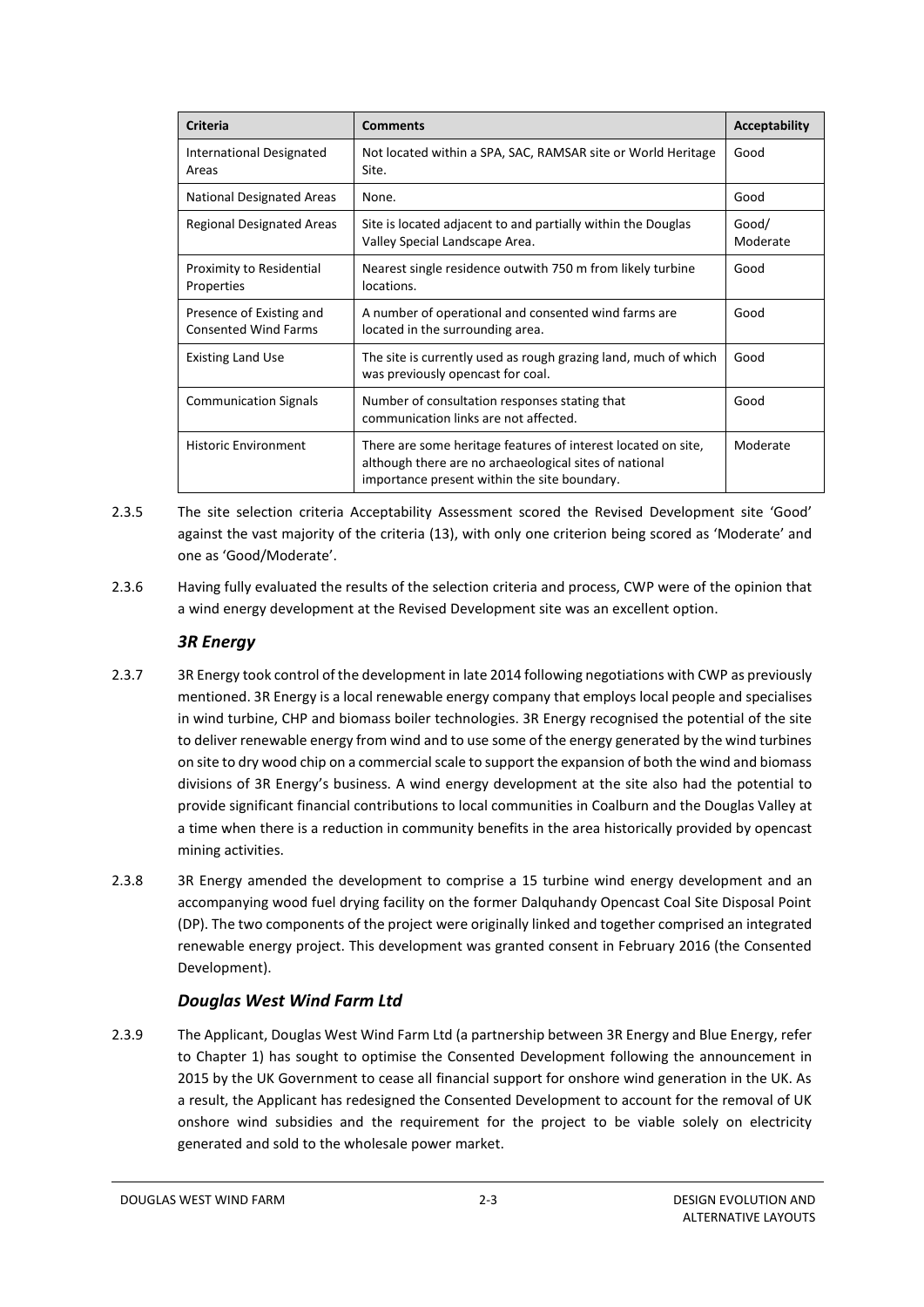- 2.3.10 3R Energy had previously offered three local community groups (St.Brides Centre Douglas, Coalburn Miners Welfare and the Rural Development Trust) a stake in the Consented Development through a part-ownership arrangement which was to be backed by Scottish Enterprise. This arrangement is no longer viable following the UK Government's removal of support for onshore wind projects in the UK. However, in recognition of this offer discussions are currently ongoing between the Applicant, the local community groups and South Lanarkshire Council regarding new community benefit arrangements which recognise these earlier discussions and seek to put in place revised arrangements that maximise the benefit from the project to the local community within the constraints of the new economic climate for onshore wind in the UK. Refer to Chapter 13 (Socio-Economics) for further details.
- 2.3.11 In respect of the technical aspects of the project, the Applicant has undertaken further assessment to refine the Revised Development based on additional site surveys, detailed environmental and technical assessment as well as consultation exercises. This is discussed further in Section 2.5 below.

# <span id="page-5-0"></span>2.4 Alternative Sites

- 2.4.1 Environmental Impact Assessment (EIA) legislation requires the consideration of alternatives and an indication of the reasons for selecting the site advanced, except, as noted in Planning Advice Note (PAN) 58, where limited by constraints of commercial confidentiality.
- 2.4.2 As noted above, the Revised Development site was part of an extensive search for potential wind farm sites by CWP. It involved a desk-based assessment utilising secondary data and a Geographical Information System (GIS) to identify constraints at a particular site. Sites that were not deemed suitable at a given time (i.e. 'the alternatives') were disregarded.
- 2.4.3 3R Energy considered a number of alternative layouts for the Consented Development and included provision to make on-site use of some of the power generated by the wind turbines to dry wood chip on a commercial scale. This is explained further in Section 2.5 below.
- 2.4.4 The Applicant has further revised the scale and layout of the Consented Development to account for the change in UK funding, and to make the site viable in its own right. This has resulted in the layout of the Revised Development. The site is considered an appropriate and viable location for a wind energy project due to:
	- good average wind speeds, with the potential to achieve substantial electrical generation from a renewable energy source;
	- **EXECTE 2018 12 FERO EXECTE 2018 12 FERO** in easily access route requiring minimal upgrading;
	- **i** in close proximity to a viable grid connection point; and
	- can positively contribute towards regional and national renewable energy targets.

# <span id="page-5-1"></span>2.5 Design Process

2.5.1 As part of the EIA process design iterations were prepared and considered for both the turbine locations and on-site infrastructure, including access tracks, construction compounds and substation locations. In order to propose a development layout which is considered to represent the most appropriate design; potential environmental impacts and their effects, physical constraints, and health and safety considerations were taken into account. Information was collated from desktop information, field surveys, scoping opinions, local planning policy, planning conditions attached to the Consented Development and recent case law. This information provided the baseline from which site issues and sensitivities could be identified and highlighted for further detailed assessment and given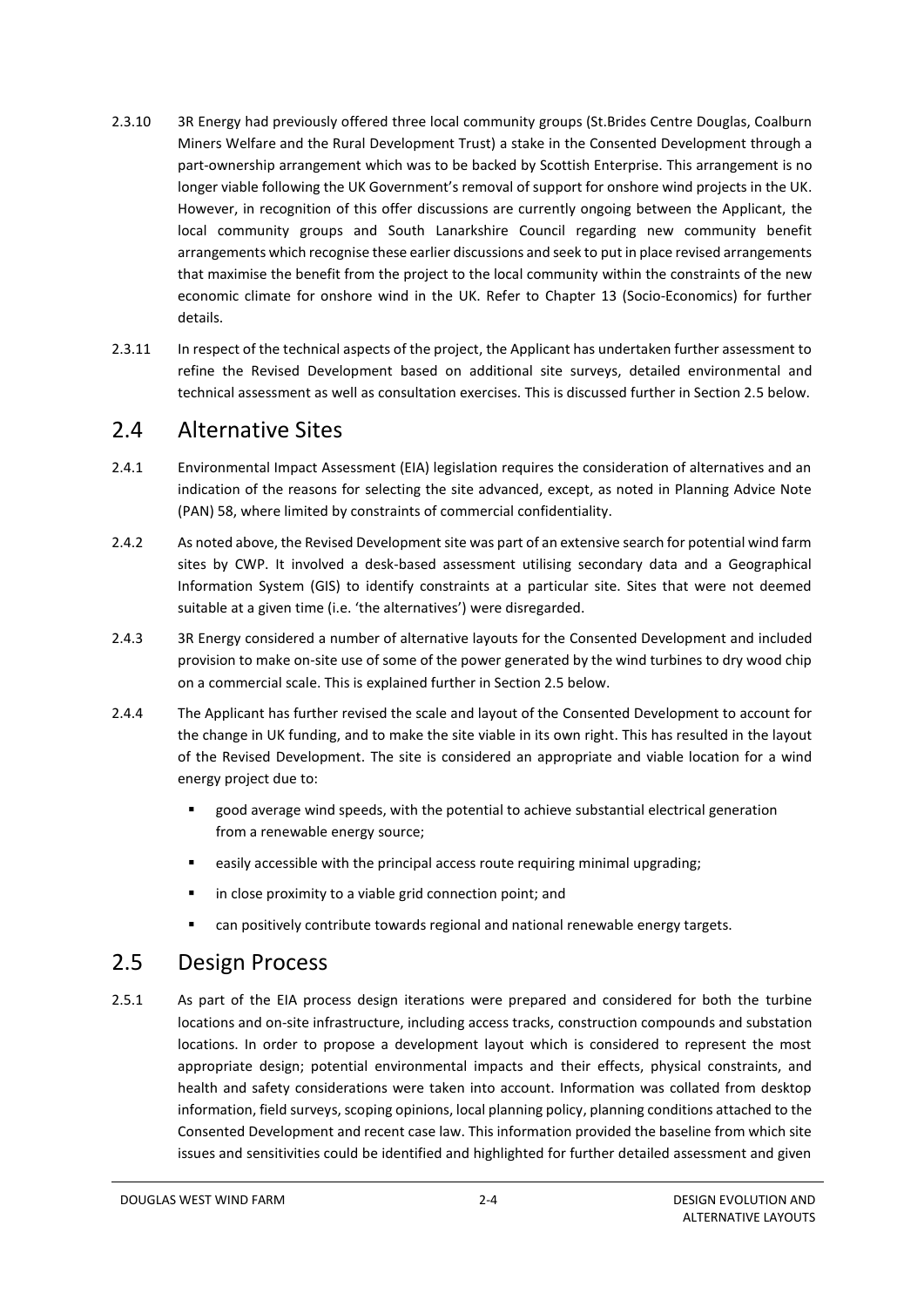priority in influencing the layout iterations of the Revised Development. The design evolution process is described in detail below.

# *Design Principles*

- 2.5.2 Current best practice guidance provides a framework for the consideration of key design issues including turbine size, layout composition, wind farm design in relation to landscape character and designing for multiple wind farms (SNH, 2017).
- 2.5.3 The following principles were adopted during the design iterations made by the Applicant since taking on the project to ensure that the final design of the Revised Development was the most suitable for the site:
	- the Revised Development should avoid inconsistent turbine spacing, such as relatively large gaps, outliers or excessive overlapping turbines to minimise visual confusion and ensure a balanced / compact array from key views;
	- the careful positioning of turbines to ensure coherent connection with the consented Dalquhandy Wind Farm (and ensure that the turbines appear as a continuous array / 'one development');
	- the turbines remain set-back from the northernmost edge of the site, and do not come any closer to the settlement of Coalburn than the Consented Development turbines or the adjacent Dalquhandy Wind Farm;
	- the turbines remain set-back from the eastern edge of the site that borders the Douglas Water Valley;
	- retain spatial separation from the closest isolated residential dwellings in the surrounding area;
	- the establishment of a formal footpath network linking Douglas and Coalburn through the site, maximising the benefit from the existing infrastructure on site; and
	- other environmental constraints and associated buffers are to be respected.

# *Consultation*

- 2.5.4 Consultation with key consultees and stakeholders was a key component in finalising the Revised Development layout.
- 2.5.5 An EIA Scoping Opinion was sought from the South Lanarkshire Council in March 2012 (refer to Appendix 4.1), planning application (CL/15/0273) was positively determined for the Consented Development in November 2016 (refer to Appendix 1.1) and further targeted consultation has been carried out by the Applicant in respect of the Revised Development (refer to Appendix 4.4). Further information on the previous scoping, planning and consultation processes is given in Chapter 4 of this ES.

# *Identified Opportunities*

### **Existing Infrastructure**

- 2.5.6 The site already contains significant infrastructure, a legacy from previous opencast coal mining activities both at the site and within the local area.
- 2.5.7 The existing tarmac-surfaced coal haulage road bisects the site in an east / west direction through the northern extent of the site, connecting the main body of the site to the national motorway road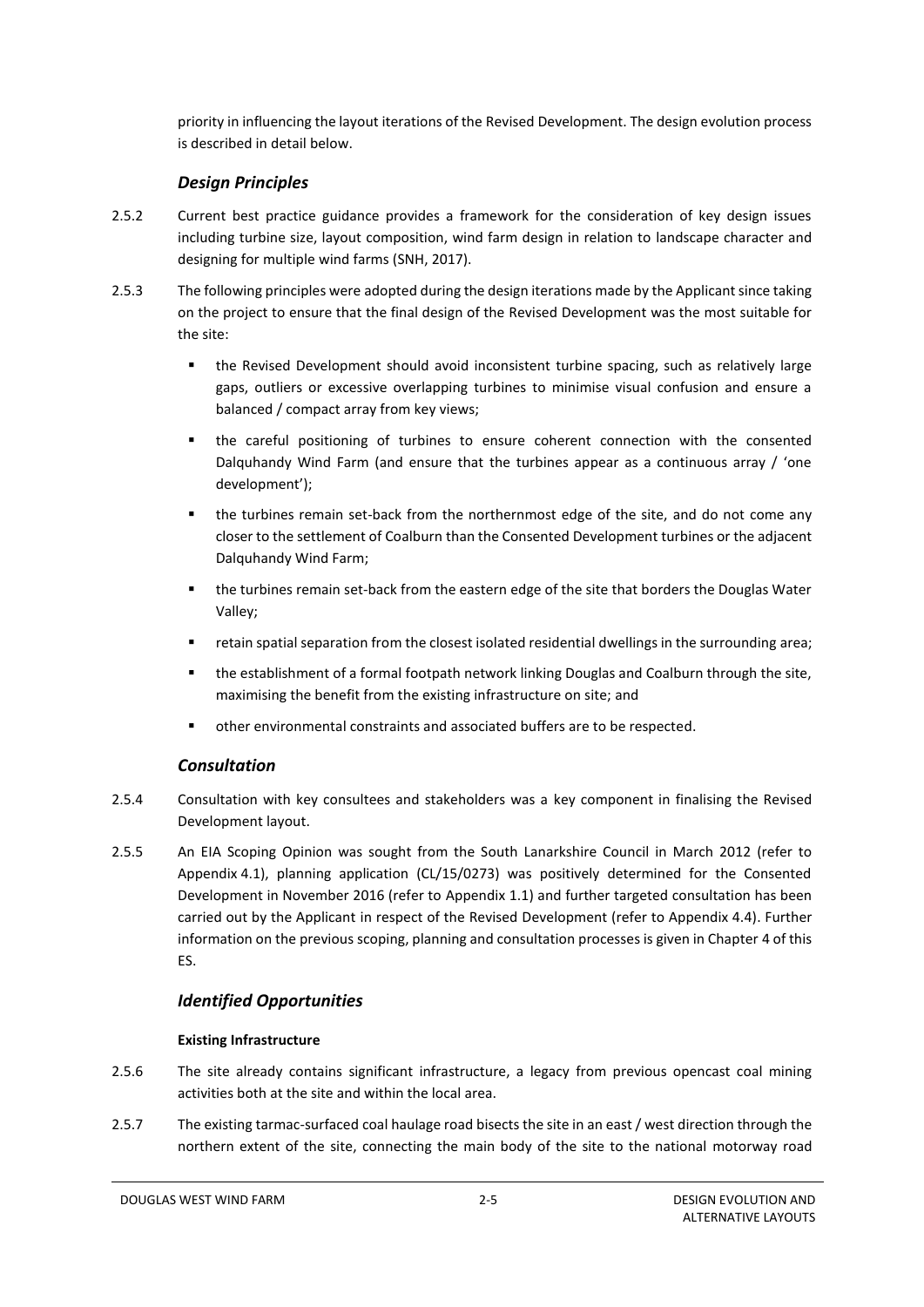network (M74). The road is in good condition, would require no or little upgrading and provides central access to the Revised Development footprint.

#### **Transport**

2.5.8 The Revised Development site is easily accessible from the M74, reducing the requirement for mitigation measures on the wider road network.

#### **Landscape**

- 2.5.9 Based on its close proximity, the Revised Development has the potential to appear as an extension to the consented Dalquhandy Wind Farm (on the adjoining part of the former Dalquhandy Opencast Site), which would merge together to form 'one' wind farm.
- 2.5.10 The undulating landform and existing woodland within the local area has the potential to provide screening from many vantage points.
- 2.5.11 The Revised Development is located within an area that already hosts wind energy development, and hence would not result in the introduction of turbines to a 'new' landscape area free from wind turbines. Furthermore, the Revised Development turbines would exert limited effect on the views experienced by receptors located to the west as they would be located beyond the Hagshaw Hill / Nutberry Hill / Galawhistle turbines. Noting also that a 15 turbine wind energy development is currently consented at the site (the Consented Development).
- 2.5.12 The turbines themselves would be painted an off white colour with a low reflectivity semi-matt finish (or similar as agreed with South Lanarkshire Council). Such a finish is widely regarded to be the least intrusive in the landscape when seen against the sky in a host of weather conditions typically experienced within the UK.

#### **Historic Environment**

2.5.13 There are no Scheduled Monuments or Listed Buildings within the site boundary therefore the Revised Development will not have direct effects upon any such designated sites.

#### **Geology, Hydrology and Hydrogeology**

- 2.5.14 There are no designated geological sites within the Revised Development site boundary.
- 2.5.15 The northern extent of the Revised Development has recently been disturbed by opencast coal mining activities (refer to Figure 3.1). The soils and hydrology have been greatly altered and thereby have reduced sensitivity to change.

#### **Access**

- 2.5.16 The local area also includes an extensive network of footpaths, including Core Paths, which are promoted at a local level (refer to Appendix 3.1, Figure A3.1). Many of these paths have been removed or re-routed through past mining activities at the site.
- 2.5.17 The creation of a new access track network across the site presents an opportunity to formalise the local path network, provide improved recreational facilities in the area (including the creation of a Heritage Trail, refer to Appendix 3.1), and restore connectivity between Douglas and Coalburn communities.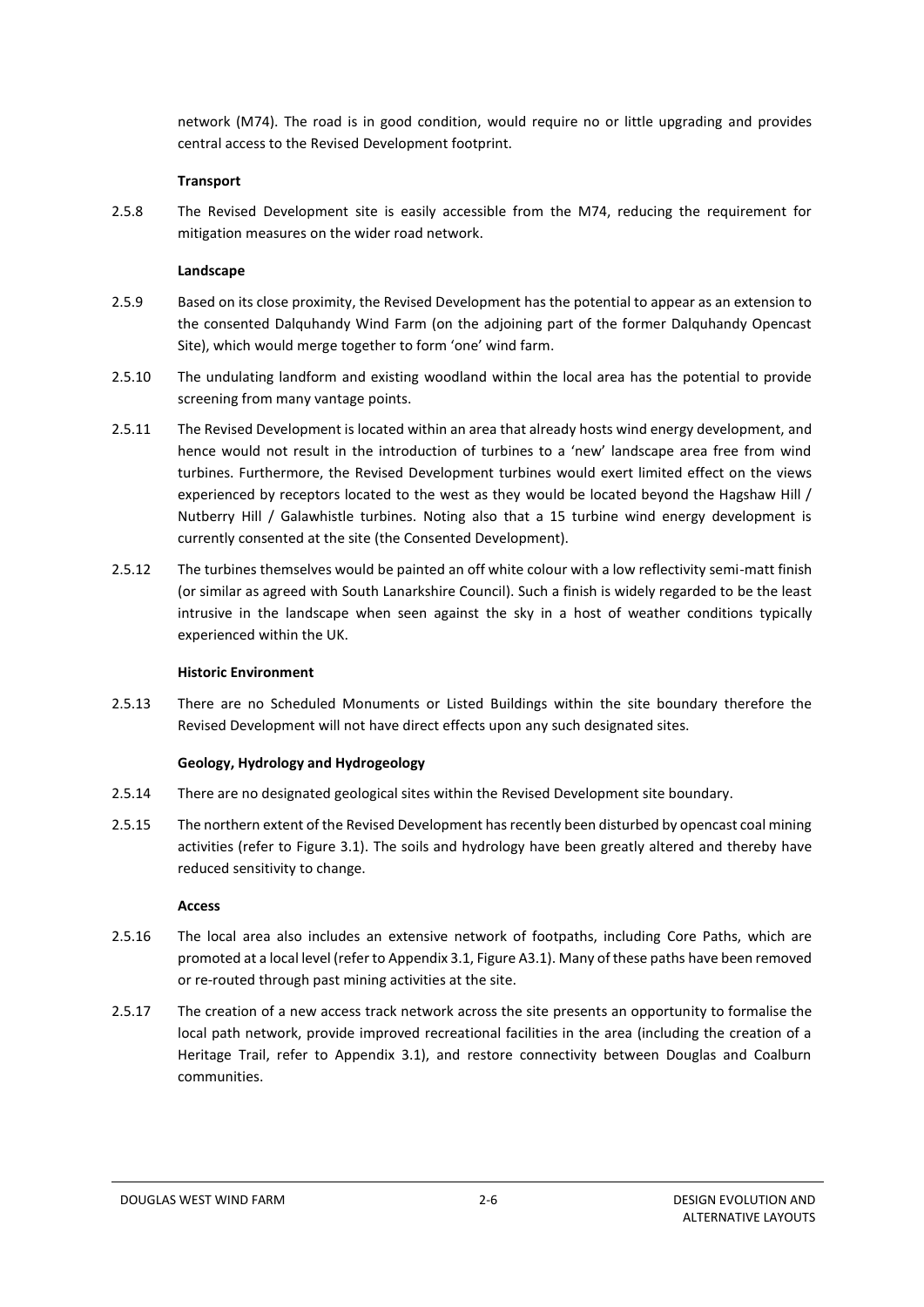### *Identified Constraints*

2.5.18 The main on-site constraints identified below are shown on Figure 2.1.

#### **Landscape and Visual**

- 2.5.19 Cumulative visibility with local consented and operational wind turbine development will require careful consideration based on their close proximity to the Revised Development, in particular, in views from the north, east and south east, from where it would be experienced in the foreground. In views from the west, it would be located beyond these cumulative developments and experienced more as a background feature, if visible at all.
- 2.5.20 The southern part of the Revised Development (Turbines 10 to 13) is located within the Douglas Valley Special Landscape Area (SLA).

#### **Ecology**

- 2.5.21 A National Vegetation Classification (NVC) survey was conducted (refer to Chapter 7 and Figure 7.3) and identified an area of mire across the southern extent of the site. Cognisance was also given to its level of degradation and ability to recover once a disturbance has occurred.
- 2.5.22 In addition, the NVC identified three areas of highly groundwater dependent terrestrial ecosystems (GWDTEs). These were mapped and considered a constraint to development.
- 2.5.23 Protected species surveys identified areas of constraint and these were also mapped and considered a constraint to development (refer to Chapter 7 and Appendices 7.1 to 7.8), as was a bat protection buffer from the adjacent forestry edge.

#### **Ornithology**

2.5.24 There is a 12 hectare (ha) habitat enhancement area for black grouse as part of the approved mitigation measures for the Hagshaw Hill Wind Farm Extension located adjacent to the south-western boundary of the site.

#### **Historic Environment**

2.5.25 A number of local archaeological sites are located within the Revised Development site boundary and there are nationally designated Scheduled Monuments and Category A Listed Buildings within 2 km of the Revised Development site boundary.

#### **Geology, Hydrology and Hydrogeology**

- 2.5.26 To ensure that watercourses are not adversely affected, 50 m buffers have been applied to all watercourses on site and within the surrounding area.
- 2.5.27 Previous areas of opencast workings were mapped and turbines located outwith the area of backfill wherever possible.

#### **Residential Receptors**

2.5.28 To ensure that nearby residential receptors were not adversely affected an initial 750 m buffer was applied to neighbouring residential receptors.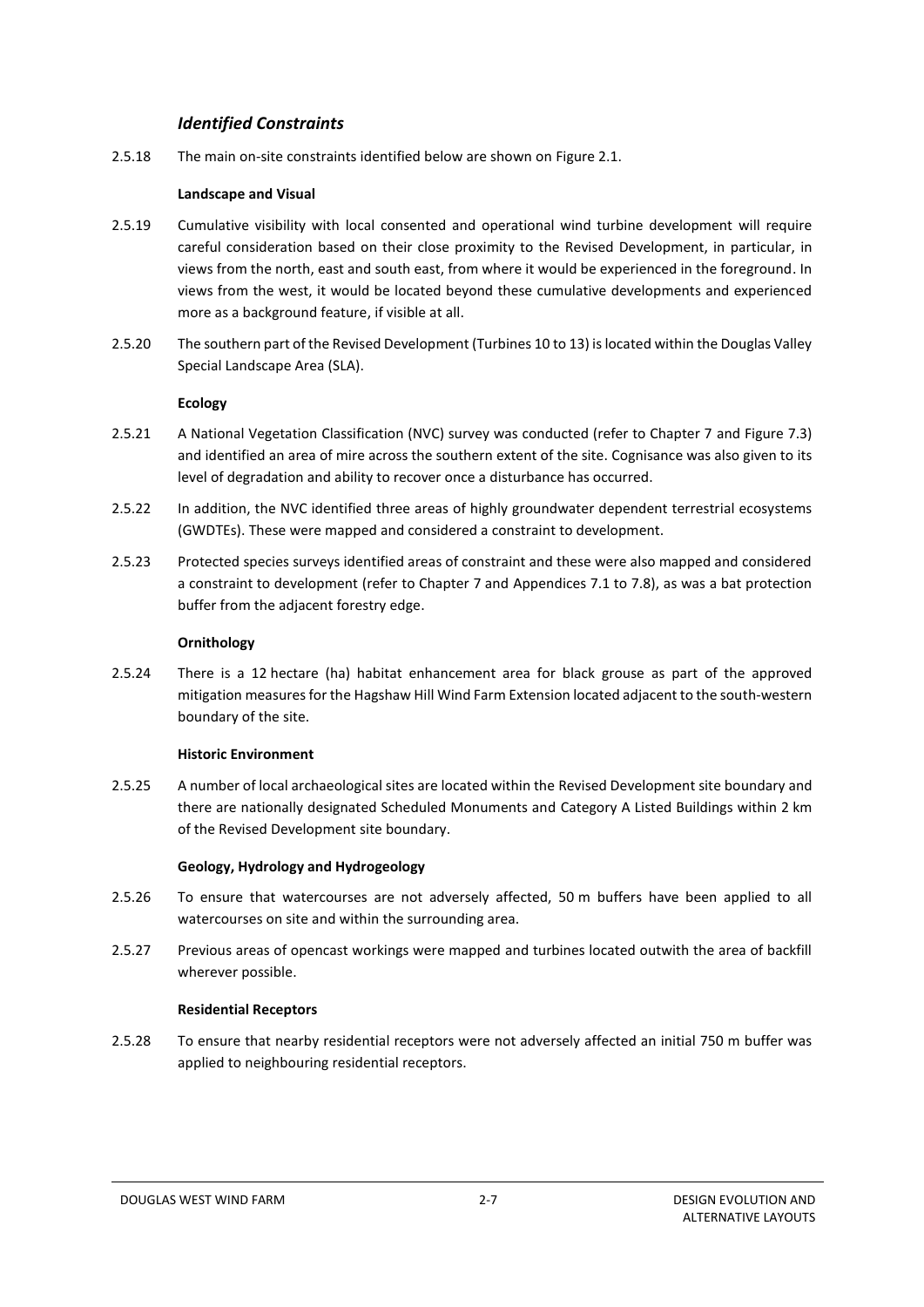### *Site Boundary Iterations*

- 2.5.29 The Planning Application boundary was reduced in 2015 to ensure an appropriate stand-off of Revised Development infrastructure to the village of Coalburn to the north of the site and the village of Douglas to the south of the site.
- 2.5.30 It was also amended to remove the land used as part of the Hagshaw Hill Wind Farm Extension Black Grouse Management Plan (refer to Figure 2.1).

### *Turbine Layout Iterations*

- 2.5.31 Within the 2015 EIA process, there were seven main design iterations to the layout of the Consented Development that are described within the 2015 ES.
- 2.5.32 Changes made to the Consented Development layout were undertaken in the context of maintaining a financially viable development proposal when considered against the financial backdrop that existed for onshore wind developments in the UK at that time.
- 2.5.33 In the same way, and alongside considering all relevant environmental constraints shown in Figure 2.1, technical advice from wind analysts and turbine manufacturers have been a material consideration in arriving at the Revised Development layout, with regards to turbine spacing and placement, ensuring optimum wind energy production at the site and financial viability at today's wholesale price of electricity.
- 2.5.34 The principal changes to the Consented Development have been an increase in the proposed turbine dimensions, to achieve an increase in the power output of each turbine, and an increase in the amount of electricity generated by each turbine. This has as a result meant a decrease in the overall number of turbines from 15 to 13, due to the increase in generating capacity of each machine and a new turbine layout has been designed to take account of the increase in turbine separation distances required.
- 2.5.35 In the context of the revised layout, it is noted that at the time of design-freeze for the Consented Development the MoD were understood to be requiring a low flying corridor between wind farms which sterilised the southern part of the Consented Development site boundary. This is no longer required by the MoD, therefore, there is no longer any technical constraint to turbines being located within this part of the site.
- 2.5.36 In addition, minor changes to the siting of turbines occurred throughout the 2017 design process as new environmental and/or technical information was made available to the design team.
- 2.5.37 As part of the re-design process, landscape advice has been sought to mitigate the landscape and visual effects of the Revised Development as far as is possible, by avoiding inconsistent turbine spacing, large gaps, outliers or excessive overlapping turbines to minimise visual confusion and ensure a balanced / compact array from key views.
- 2.5.38 A summary of the main turbine layout iterations for the Revised Development, and the reasons leading to these changes, is provided in Table 2.3 and illustrated in Figure 2.2.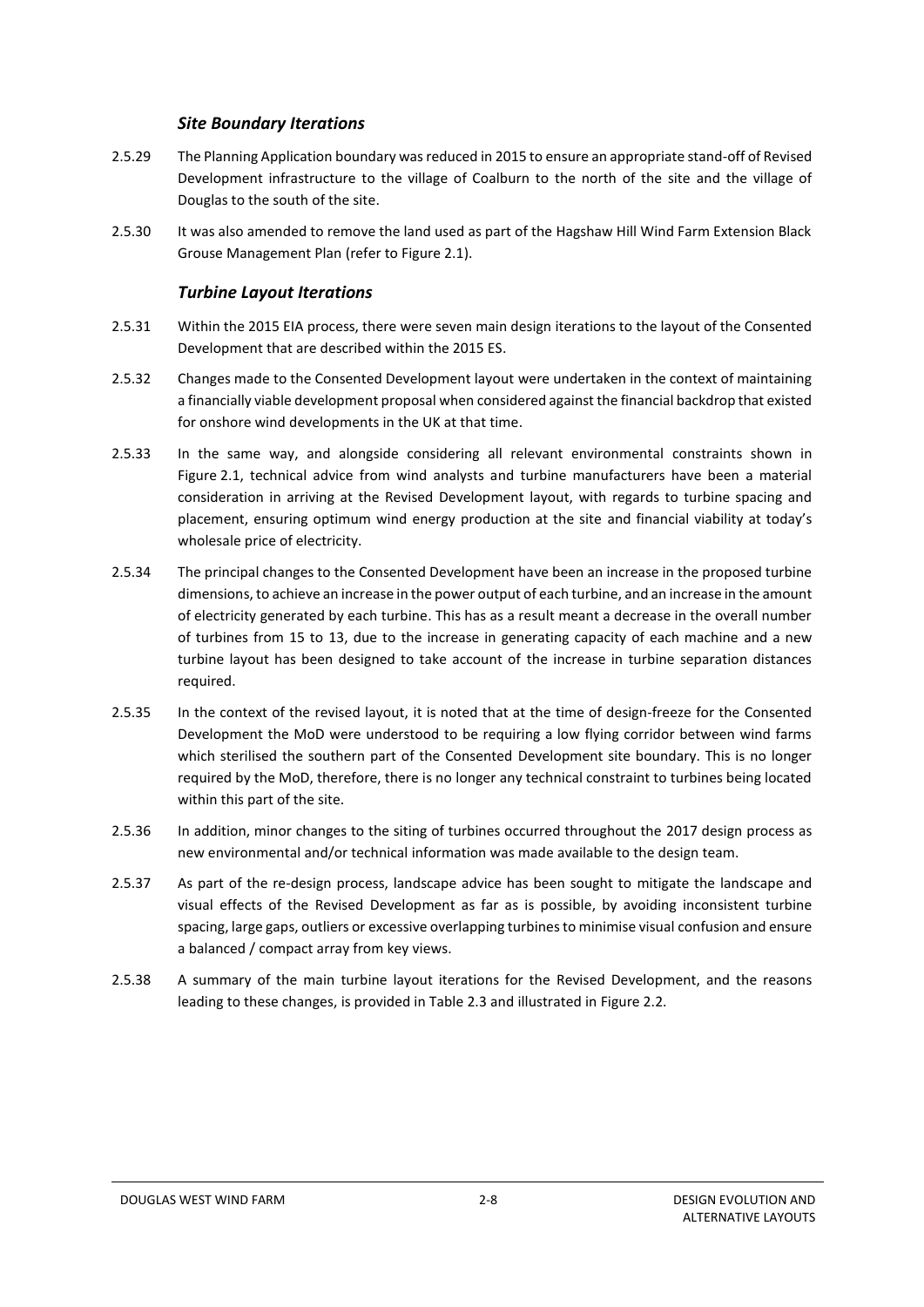| Table 2.3 - Summary of Turbine Layout Iterations |  |
|--------------------------------------------------|--|
|--------------------------------------------------|--|

| <b>Design Iteration</b>                         | <b>Description</b> | Design Principles / Reasons for Change from Previous Iteration                                                                                                                                                                                                                                                                                                           |  |  |
|-------------------------------------------------|--------------------|--------------------------------------------------------------------------------------------------------------------------------------------------------------------------------------------------------------------------------------------------------------------------------------------------------------------------------------------------------------------------|--|--|
| Under the control of Douglas West Wind Farm Ltd |                    |                                                                                                                                                                                                                                                                                                                                                                          |  |  |
| A<br>(April 2017)                               | 13 Turbines        | Optimised layout based on a 130 m rotor dimeter and 5 x 3 rotor dimeter<br>separation distance between turbines, looking at maximising turbine<br>performance within the Revised Development layout whilst observing<br>environmental constraints. Turbine number reduced from 15 to 13.                                                                                 |  |  |
| B<br>(May 2017)                                 | 13 Turbines        | Alternative optimised layout based on a 130 m rotor dimeter and 5 x 3<br>rotor dimeter separation distance between turbines, looking at<br>maximising turbine performance within the Revised Development layout<br>whilst observing environmental constraints. Turbine number remains at<br>13, potential for additional turbine within the southern extent of the site. |  |  |
| C<br>(May 2017)                                 | 13 Turbines        | Decision taken to move forward with the 130 m rotor diameter layout<br>(Layout A). Layout amended to increase stand-off distance between<br>proposed turbine locations and local residential receptors, in particular<br>turbines T06, T09 T10 and T13.                                                                                                                  |  |  |
| D<br>(June 2017)                                | 13 Turbines        | Final optimisation of turbine layout to account for infrastructure and<br>construction constraints, following a site visit by construction engineer.                                                                                                                                                                                                                     |  |  |

## *On-site Infrastructure Layout Iterations*

2.5.39 Following the evolution of the turbine layout design, the design of the access tracks, construction compounds and substation was undertaken. The infrastructure required on the site was designed and arranged in such a way as to avoid the main on-site environmental constraints identified.

### **Access Tracks and Crane Hardstandings**

- 2.5.40 It was recognised that there was good highway access to the site which would negate the need for lengthy and visually intrusive new access tracks through the landscape. Additional stretches of access track to reach outlying turbines were designed to:
	- **n** minimise the number of water crossings;
	- **a** avoid more sensitive habitats:
	- avoid cultural and archaeologically designated features; and
	- **numimise the length of new access track by using existing on-site infrastructure.**

### **Substation and Construction Compound**

- 2.5.41 The substation and construction compound / laydown area locations have been designed to avoid watercourses and sensitive habitats. Both are positioned on land disturbed as part of previous opencast mining activities (refer to Figure 3.1) and located close to the consented Industrial Area in the east-central part of the site, so as to concentrate the more functional elements of the proposal in one location. The general location for the substation and construction compound / laydown area have been previously agreed under Non-Material Variation approval ref. CL/15/0273/2.
- 2.5.42 The substation is required to be located on the eastern side of the site to enable the Revised Development's connection to the wider grid network and the Industrial Area (Figure 3.2), as a potential end user of the electricity produced by the Revised Development.